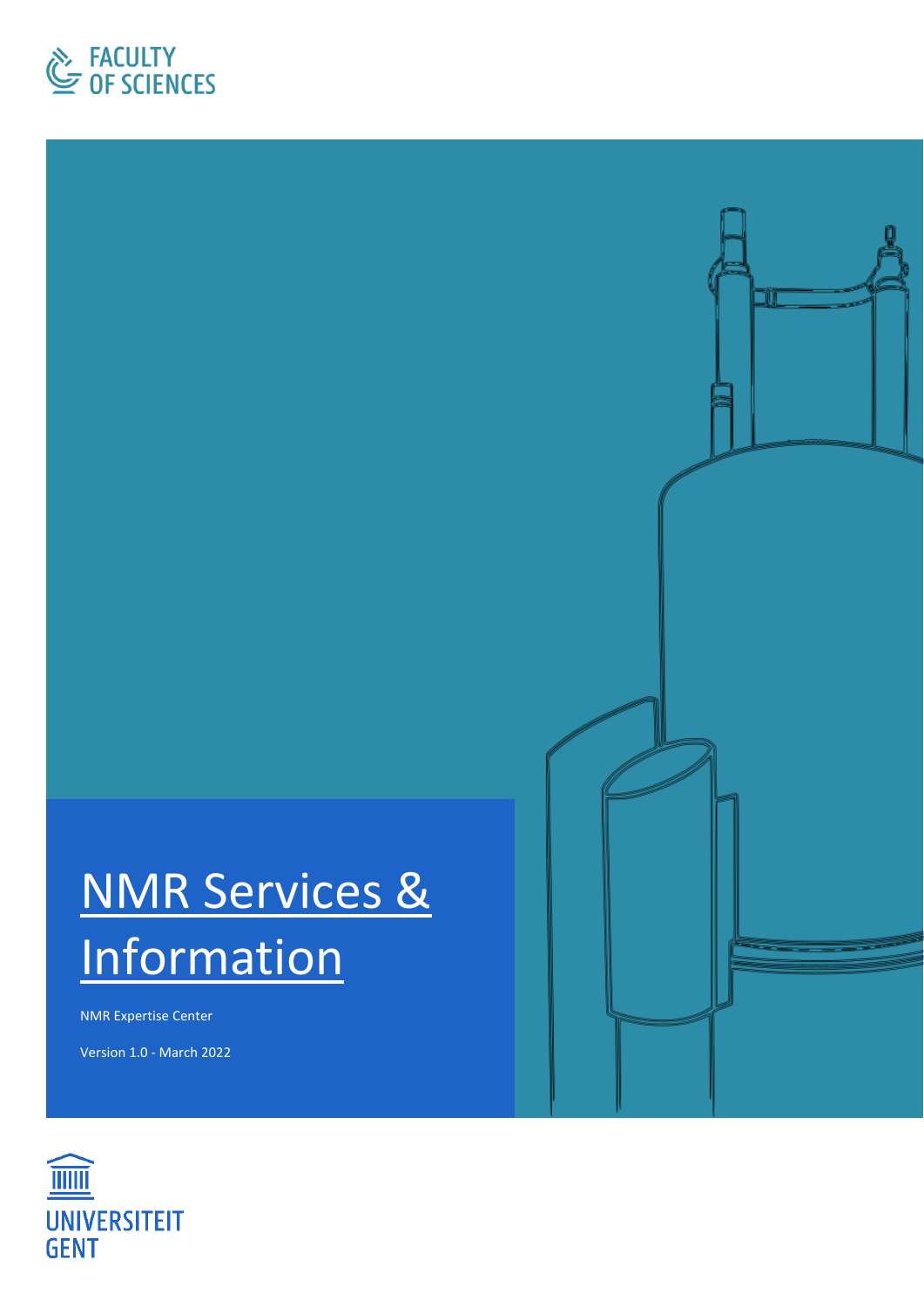

De informatie in deze brochure is bijgewerkt tot 1 Maart 2022. **Grafisch ontwerp** fabrique.nl **Druk en afwerking** lcapitan.be **Fotografie** © Christophe Vander Eecken Gedrukt met vegetale inkten op 100% gerecycleerd Cocoon papier en met elektriciteit afkomstig uit CO<sub>2</sub> neutrale bronnen.



- 2. Safety information
- 3. Instruments
- 4. Access & Training
- 5. Best NMR Practices
	- I. Open Access Housekeeping
	- II. Experiment Time
	- III. Sensitivity Guidelines
	- IV. NMR Tubes
	- V. Solvents and Referencing
	- VI. NMR Data Location
	- VII. Software



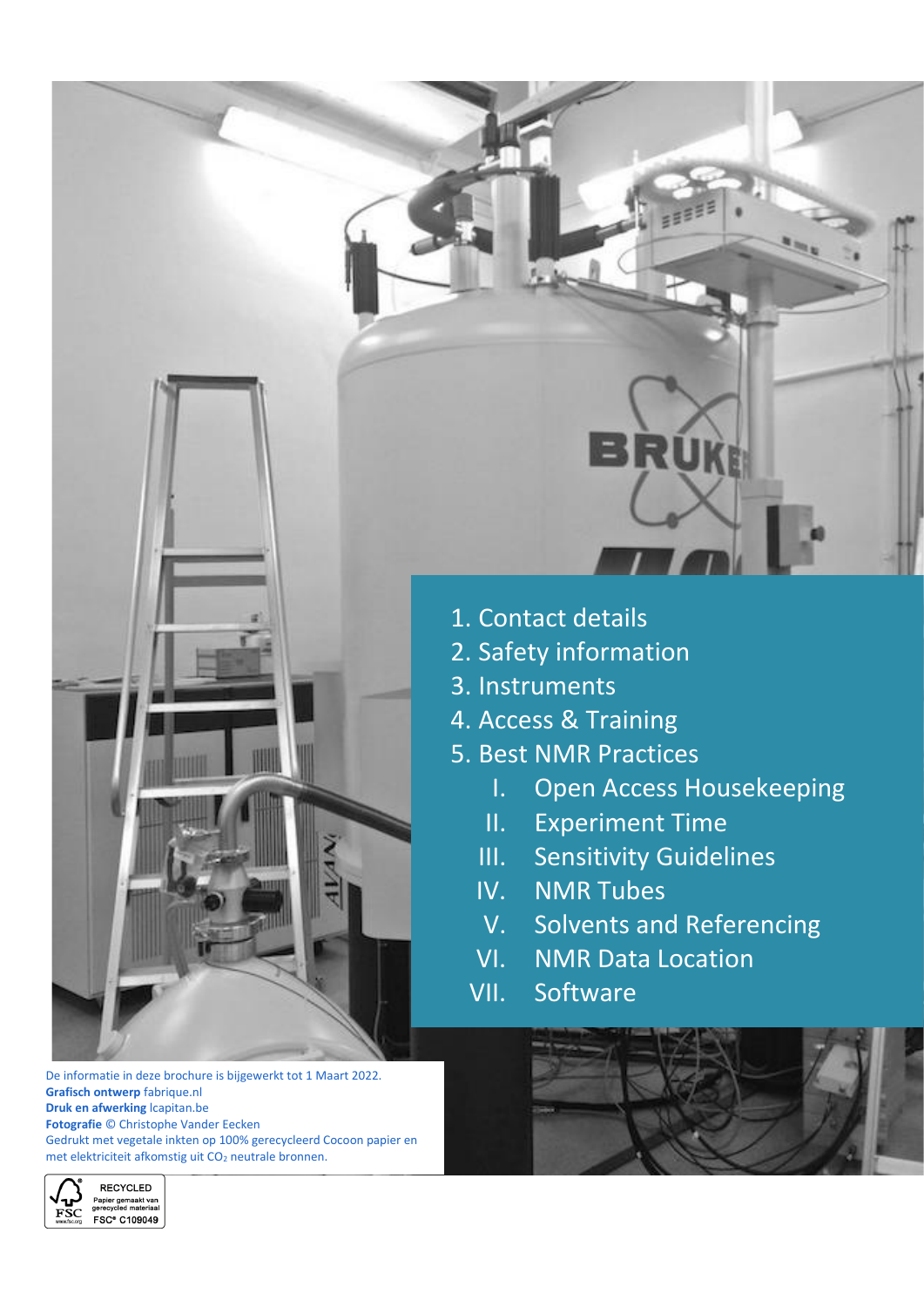## NMR EXPERTISE CENTER

As of 2018, the NMR facilities are managed by the NMR Expertise Center, the main center of expertise for structure characterization and molecular analysis in chemical, biochemical, biomedical and materials sciences at Ghent University. The goal of the NMR Expertise Center is to make its NMR infrastructure and broad expertise accessible to the entire UGent Research Community, external academic or industry partners. To this end, it retains a close collaboration with the NMR and Structure Analysis group (NMRSTR) headed by Prof. J.C. Martins.



## POINTS OF CONTACT

The NMR expertise center team is at your disposal to address all questions, concerns or provide general information concerning NMR experiments, specific service requests and training, both in-depth and for open access.

**Dr. Dieter Buyst** – Chief Scientific Officer (CSO)

- Main point of contact
- Responsible for custom analyses and measurements
- Responsible for the day-to-day management, general organization and implementation
- Provide in-depth NMR training for dedicated NMR users & routine training for open access users

**Prof. Dr. José C. Martins** – Founder, Academic Responsible & Scientific Consultant

- Group leader NMRSTR research group
- Academic responsible expertise center
- Provides scientific support & consultancy
- Responsible long-term development



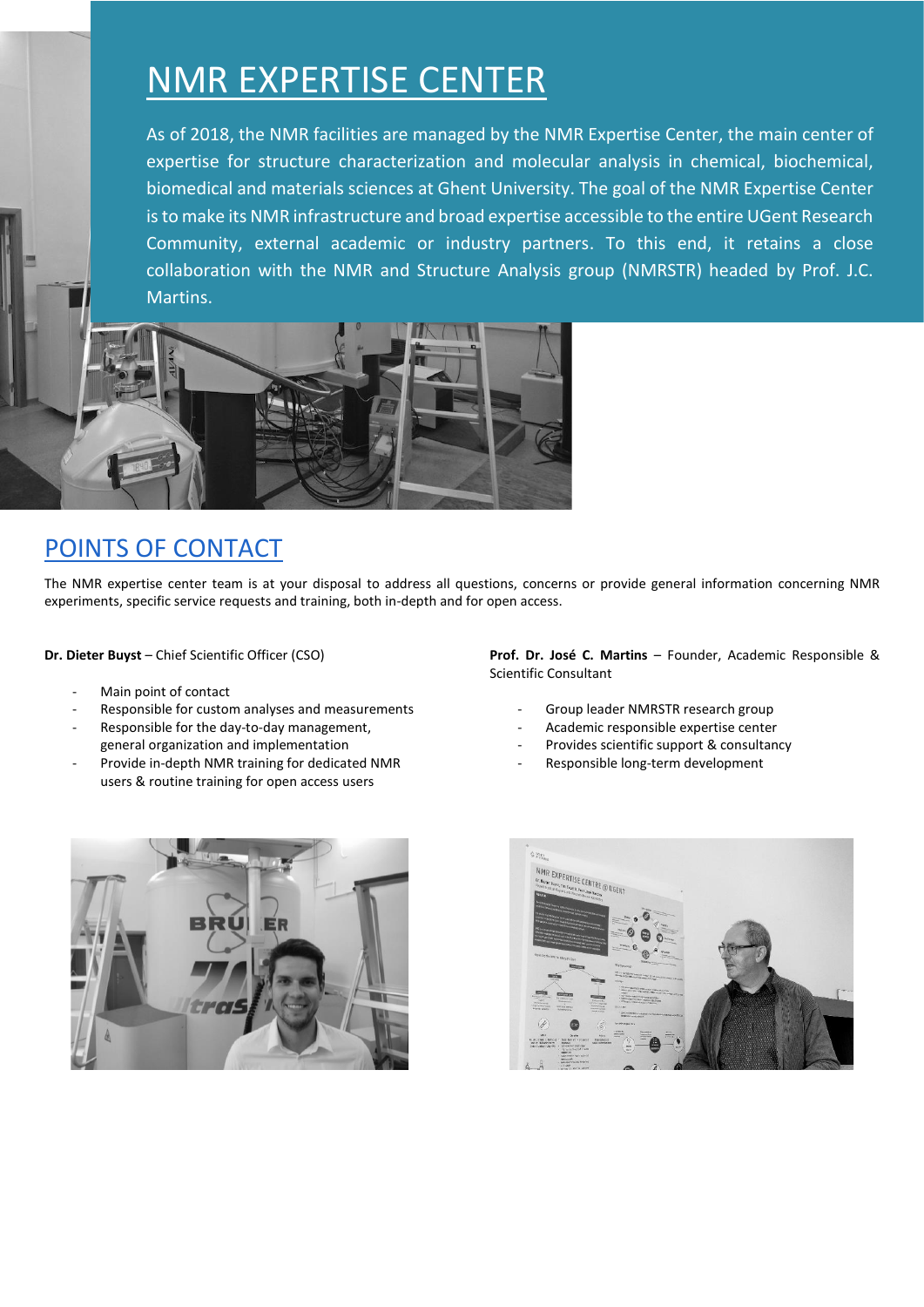## LOCATION & CONTACT DETAILS

The NMR expertise center of Ghent University is located on campus Sterre

Campus Sterre Krijgslaan 281 Department of organic and macromolecular chemistry Building S4bis  $-1$ <sup>st</sup> floor 9000 Gent Belgium





[Jose.martins@ugent.be](mailto:Jose.martins@ugent.be) 09/264 44 69 (Office)

[Dieter.Buyst@ugent.be](mailto:Dieter.Buyst@ugent.be) 09/264 96 63 (Office)





**Who can apply for access?**

In principle anyone from Ghent University can apply for access to the NMR infrastructure – either through open access or as a dedicated user.

Similar services and collaborations are also offered to other academic institutes and industrial partners.

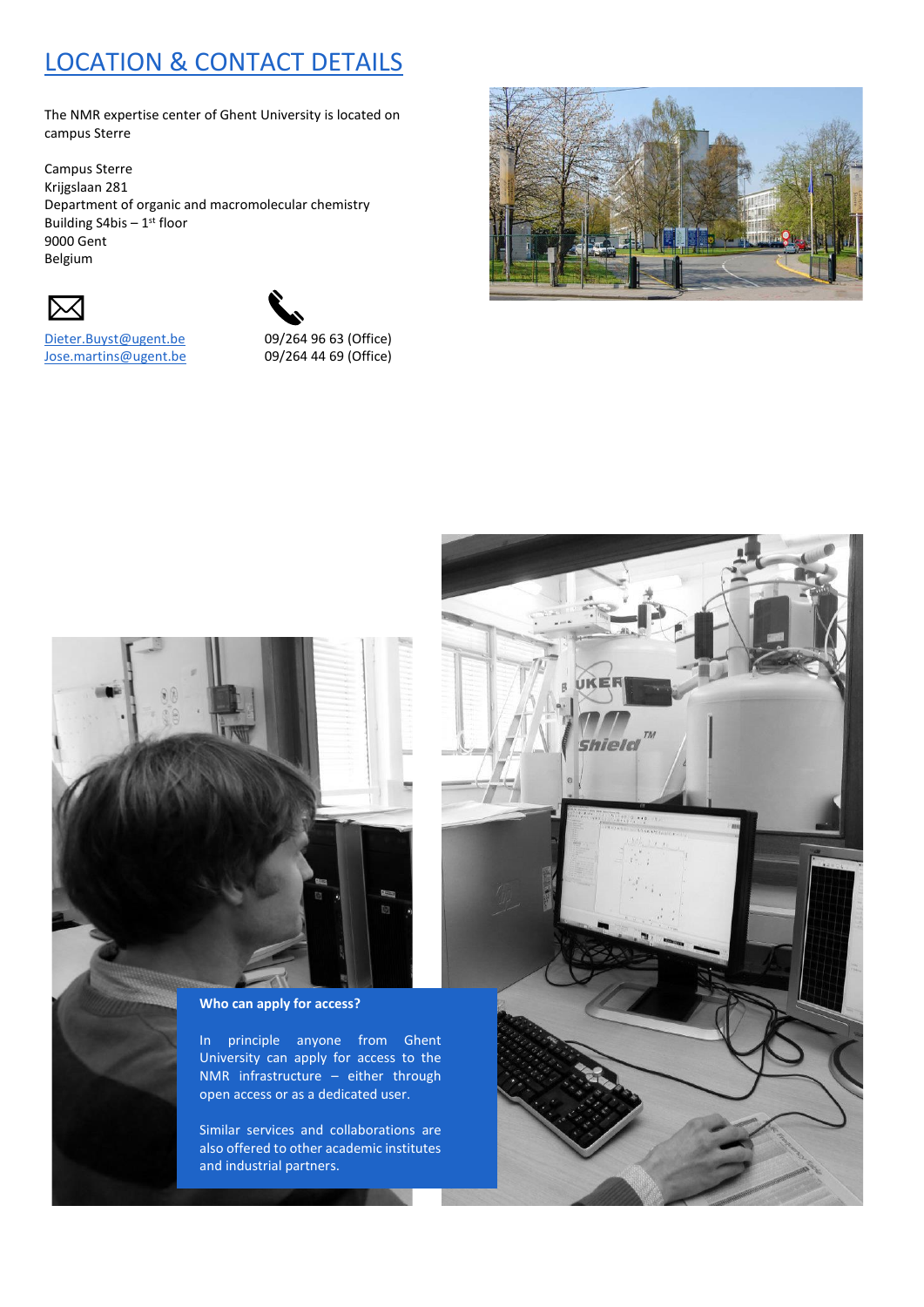# SAFETY INFORMATION

In terms of safety the presence of a strong magnet is what differentiates NMR spectrometers from most other laboratory equipment.

The magnet is potentially hazardous due to:

- The large attractive force it exerts on ferromagnetic objects.
- The large content of liquid Nitrogen and Helium.

#### **Strong magnetic fields**

Each NMR spectrometer is a strong superconducting magnet that is never switched off and is always active. This also meansthat the magnetic fields are always present even when the mains power is cut. Most magnets on modern spectrometers are shielded, meaning their stray magnet field is dampened sideways. However, a strong external magnetic field remains present directly above and below the magnet, even for the open access machines (300 and 400MHz) this is the case. **As a general rule**, unless you are loading or removing a sample, you should try to keep a distance of at least 2 meters from any magnet where the effects of the residual magnetic fields are minimal.

When entering a room equipped with an NMR spectrometer, the following specific safety rules must be applied in all circumstances:

- People with pacemakers and other medical implants that can be influenced by magnetic fields are not allowed to enter the NMR labs. If you are unsure, please consult your physician and/or a responsible from the center.
- Any loose metal objects are strictly forbidden in the immediate vicinity of the spectrometers. This also includes small and sharp metal objects such as paper clips, staples, spatulas, keys, etc (typically present in lab coat pockets).
- Magnetic fields may also damage personal items such as watches, mobile phones, credit cards, magnetic storage items etc.

**THINK** before you enter any of the magnet rooms and if unsure, please remove any objects you think may pose a problem and leave them at your desk.

#### **Evaporation of cryogens**

NMR magnets are filled with large amounts of liquid nitrogen and helium in order to retain their superconductivity. The boil off process of these cryogens is a continuous process and only leads to small amounts of nitrogen and helium gas being released under normal circumstances. However, in case of a magnet quench – a sudden boil-off of these cryogens with loss of magnetic field – large amounts of gas will be vented from the top of the magnet. This results in a dense white fog vented into the room and creates a serious and asphyxiation hazard which is invisible once the initial white fog following the quench has dissipated. To address this very rare, yet real hazard  $O_2$  sensors have been installed in each magnet room. These will trigger both a visual and auditive alarm should a quench occur as well as start the emergency ventilation system. In this case, leave the room immediately and contact the NMR and safety staff urgently. Do not re-enter the room until NMR staff has given permission.

#### **General safety considerations**

On top of the major concerns regarding magnetic and cryogenic safety, several other rules that must be respected when entering the open access room:

- Respect the safety signs: no gloves can be worn upon entering the room
- Your NMR tubes stay closed during the measurements, meaning chemical manipulations of any kind are prohibited inside the room.
- Use the depth gauge to prepare your NMR sample before submitting, the sample should fit snugly in the spinner. If not, try another spinner
- The open access room is meant for data acquisition only, do not use the computers to further process your data
- All data transfers occur over the intranet, do not use any USB drives or other types of mobile storage
- Make sure your NMR tubes are up to standard and filled with an appropriate solvent amount (see 'NMR Tubes' section)
- Keep the room clean and safe, chemical waste and (used) gloves are strictly forbidden and do not belong in the waste bins present in the room

In case you have any questions concerning your safety or are unsure how to apply one of the rules, do not hesitate to contact the NMR team.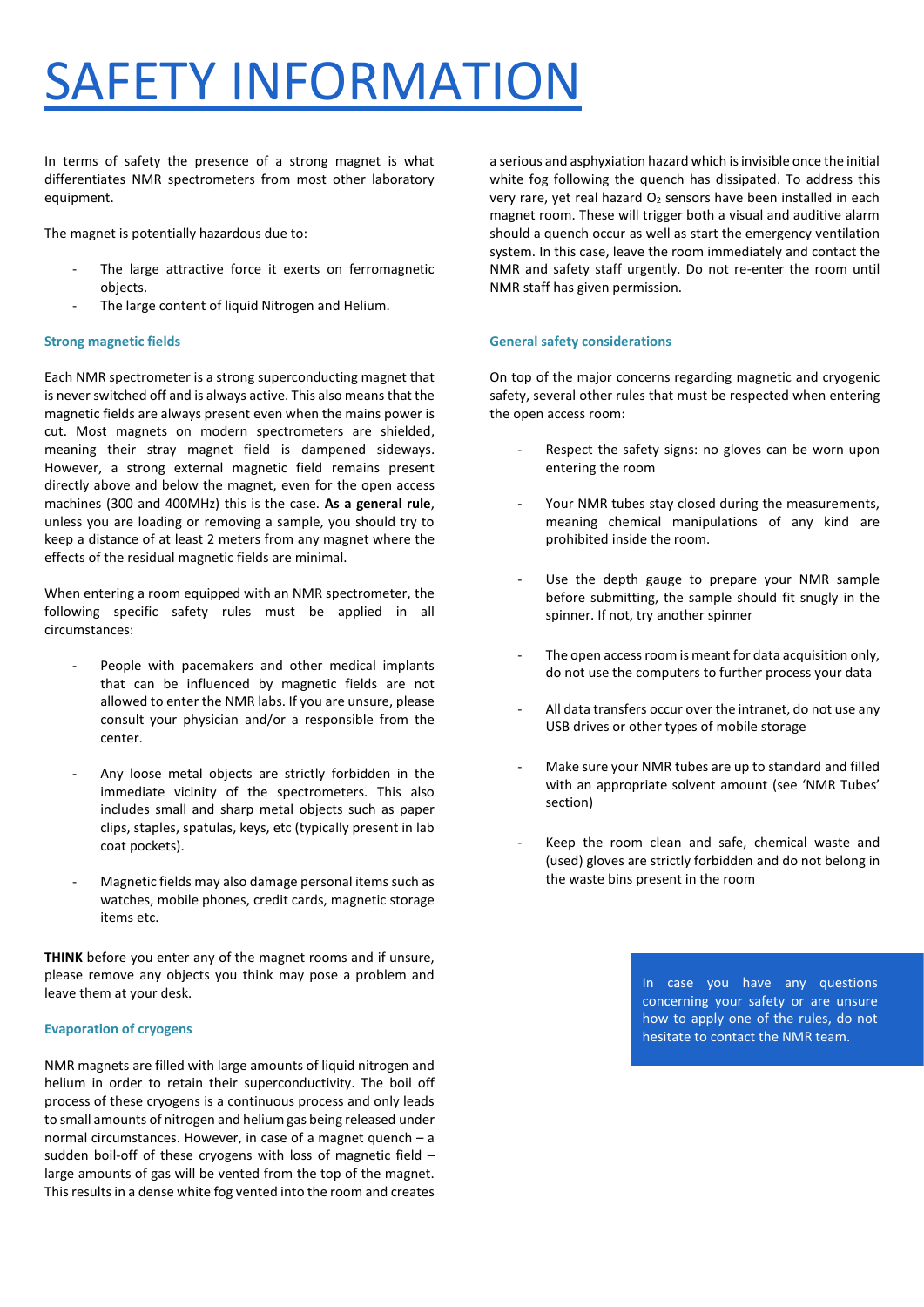# INSTRUMENTS

The NMR Expertise Center has a total of 5 spectrometers. Two of these are available for open access and can be used after following the open access training. The other magnets are restricted and are only available to dedicated users that have a clear need for NMR support and followed an in-depth training. In the following overview, the number in the name of each instrument refers to the corresponding <sup>1</sup>H frequency in MHz.

## OPEN ACCESS INSTRUMENTS – SELF SERVICE

### **Bruker Avance 300 (Phobos)**

- 5mm dual channel probe head <sup>1</sup>H and BroadBand Observe (BBO-type) with automatic tuning and matching
- Running Topspin 2.1 in ICONNMR environment
- Fully automated SampleXpress sample changer for 60 samples
- Ultrashield magnet
- Used for routine 1D <sup>1</sup>H, <sup>13</sup>C, <sup>31</sup>P, 2D COSY, TOCSY, HSQC, HMBC, NOESY and DOSY

### **Bruker Avance II 400 (Deimos)**

- 5mm dual channel probe head <sup>1</sup>H and BroadBand Observe (BBO-type) with automatic tuning and matching
- Running Topspin 2.1 in ICONNMR environment
- Fully automated Bacs II sample changer for 60 samples
- Ultrashield magnet
- Used for routine 1D <sup>1</sup>H, <sup>13</sup>C, <sup>31</sup>P, 2D COSY, TOCSY, HSQC, HMBC, NOESY and DOSY

## OPEN ACCESS INSTRUMENTS – SERVICE PROVIDED

### **Bruker Avance III HD 500 (Nestor)**

- Smm tripple channel probe head <sup>1</sup>H <sup>13</sup>C <sup>19</sup>F (TXO type) with automatic tuning and matching
- Running Topspin 3.6
- Fully automated Bacs I sample changer for 60 samples
- Unshielded Oxford magnet
- Dedicated to 1D and 2D experiments involving <sup>19</sup>F
- Dedicated to variable temperature (-120°C to 120°C) and reaction kinetic study type measurements

## RESEARCH INSTRUMENTS

### **Bruker Avance III 500 (Hercules)**

- Smm dual channel probe head <sup>1</sup>H and BroadBand Inverse (BBI-type) with automatic tuning and matching
- 5mm dual channel High Gradient probe for DOSY on high molecular weight systems
- Running Topspin 3.6
- Fully automated SampleXpress sample changer for 60 samples
- Ascend magnet (shielded)

### **Bruker Avance II 700 (Hera)**

- 5mm triple channel N<sub>2</sub> cryoprobe <sup>1</sup>H/<sup>19</sup>F/ <sup>13</sup>C <sup>15</sup>N (Prodigy TCI-type) with automatic tuning and matching
- 1mm triple channel probe head <sup>1</sup>H <sup>13</sup>C <sup>15</sup>N (TXI-type)
- Running Topspin 3.2
- Fully automated Bacs II sample changer for 60 samples
- Ultrashield+ magnet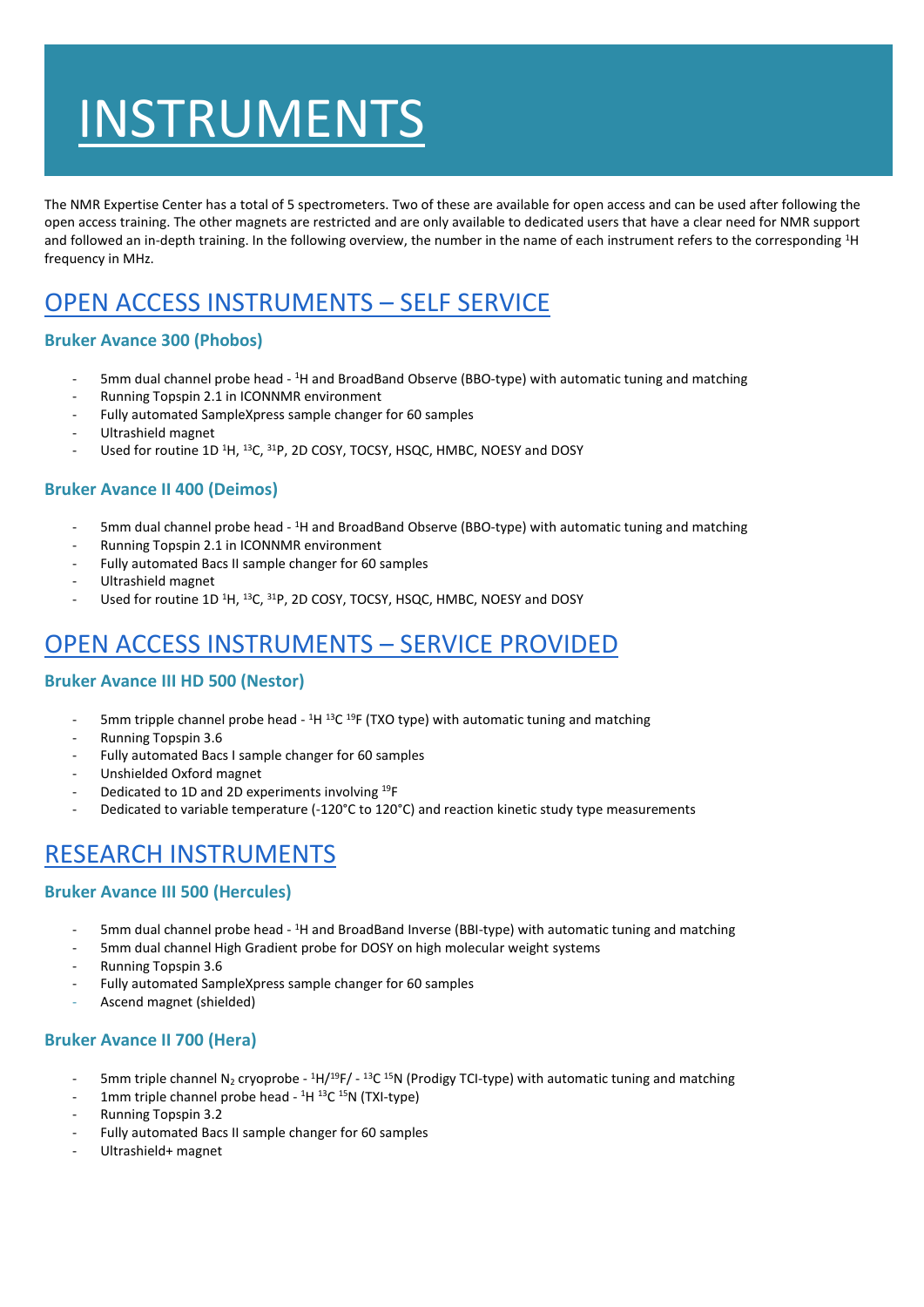# ACCESS & TRAINING

#### **Who can use the NMR infrastructure and/or is required to follow NMR training?**

In principle anybody from Ghent University & beyond can apply for access to the NMR infrastructure. In all cases, the use will be billed accordingly to the measuring time on a quarterly basis. If you have any interest in applying NMR to your research needs, do not hesitate to contact us and a suitable usage scenario can be discussed.

Everybody who wants to use the NMR infrastructure needs to apply for a dedicated training, be it for the open access or for indepth NMR access.

- Open access training will allow you to use the 300 and 400MHz for standard experiments and request specific experiments on 500MHz (if applicable). In case you require high temperature, kinetic studies or other custom measurements this is also possible after contacting the NMR staff.
- In-depth training will allow you to become an in-depth user of the 500 and 700MHz in your own research activities. Only people or research groups with a clear need for in-depth NMR support can motivate a request for access to these instruments. Upon evaluation of the motivation and after the training has been completed access is provided to the online management system 'Infinity' to reserve instrument time. For more information on the latter, please visit [www.ugent.be/nmr/en/equipment](http://www.ugent.be/nmr/en/equipment)

#### **CONTACT FOR TRAINING**

Dieter Buyst **Dieter.Buyst@Ugent.be**

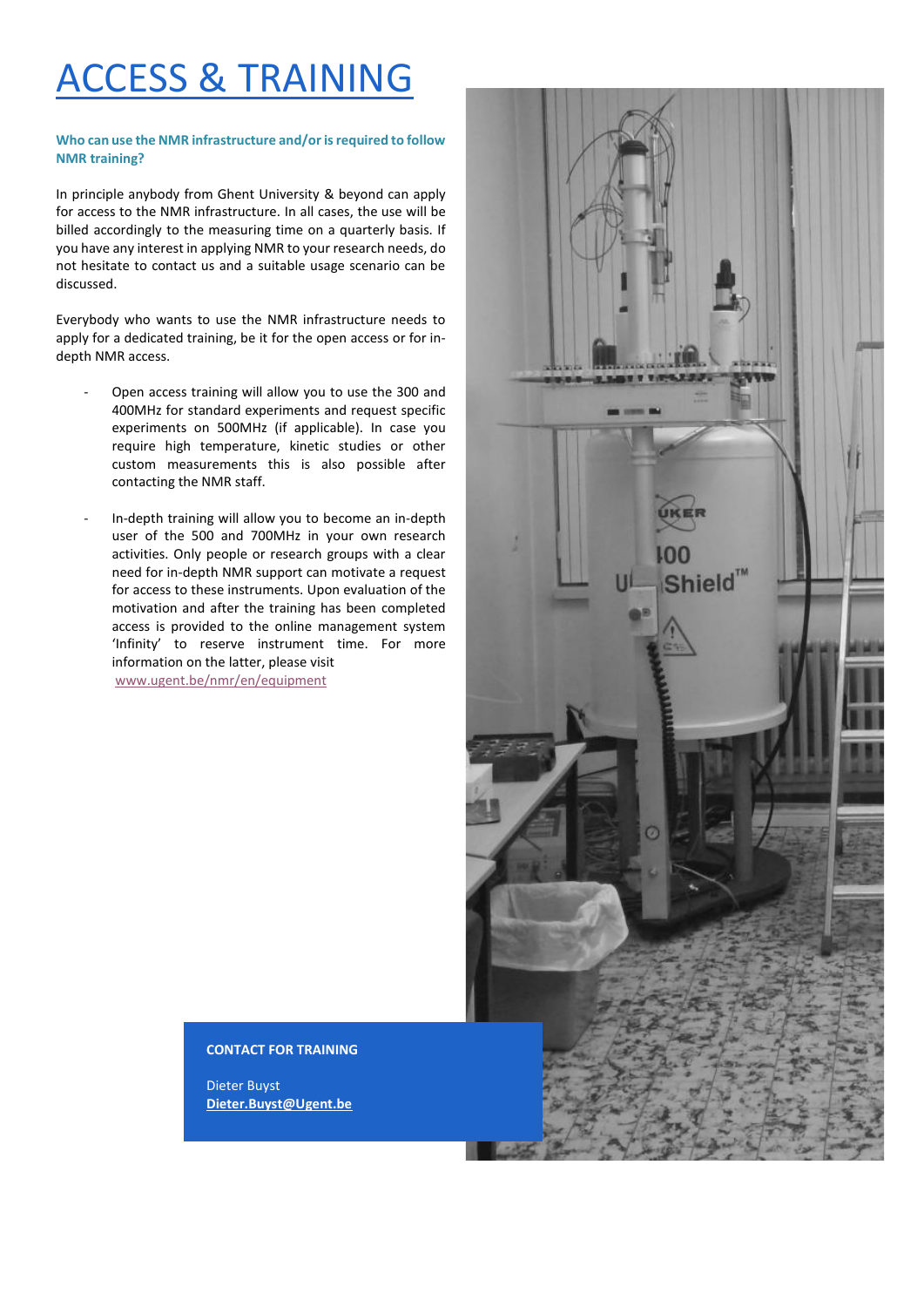# BEST NMR PRACTICES

## OPEN ACCESS HOUSEKEEPING

The following list are a set of rules that should always be respected when using the open access facility. Any temporary deviations will be communicated via a general mail titled 'Open Access Update'.

#### **Opening hours**

- The open access (300 and 400MHz) is available between **9 AM and 5 PM during weekdays**. Overnight and weekend time is for long measurements only (2D and <sup>13</sup>C related measurements) with no access to the facility.
- 500MHz service is available on Monday, Tuesday (entire day) and Wednesday morning (until 1 PM). Any samples submitted afterwards will be measured the following week.
- Periodic maintenance of the spectrometers is performed on the first working day of each week (usually Monday) meaning the infrastructure will be only available after 10.30 AM at the earliest. Safety signs posted outside the room indicate when maintenance is ongoing. During maintenance activities, access to the open access room is prohibited.
- Night measurements start at 5 PM during the week. Submitting any daytime samples to the queue after this moment will not work.

#### **Sample considerations**

- Samples should be filled with solvent to a height between 4.5 and 6cm. Less will result in a failed measurement, more will waste signal-to-noise.
- Double check your sample tube before submitting it to the sample queue, any worn or damaged tubes/caps should be replaced as fast as possible before the sample is submitted to the queue.
- Use the proper tube for the job e.g. for light sensitive samples amber coloured tubes should be used, the use of silver foil is discouraged (see 'NMR Tubes' section).
- Always use the depth gauge to put your tube in the spinner. The tube should fit snugly, if it is too loose, please try another spinner and/or make sure your tube is of adequate quality (see 'NMR Tubes' section)
- When measuring a sample during the self-service moments, pick up your samples before 5 PM on that day. Abandoned samples will be discarded.
- By no means do you remove others' samples from the sample changer if all positions have been used for that day, contact the NMR staff for further action
- When preparing a sample for night measurements, fill in a sample flag with all the required details:
	- o User code and number for each experiment
	- o Solvent
	- o Research group
	- o Name + date of submission
	- o Sample amount (approximate)
	- o Choice of spectrometer (300/400/500 MHz)
- When submitting a sample to the night queue or sample changer queue, follow the chronological order. Samples submitted first will be measured first! In case of 'special' samples that are e.g., labile and should be measured with priority, please contact the NMR staff first to make the proper arrangements.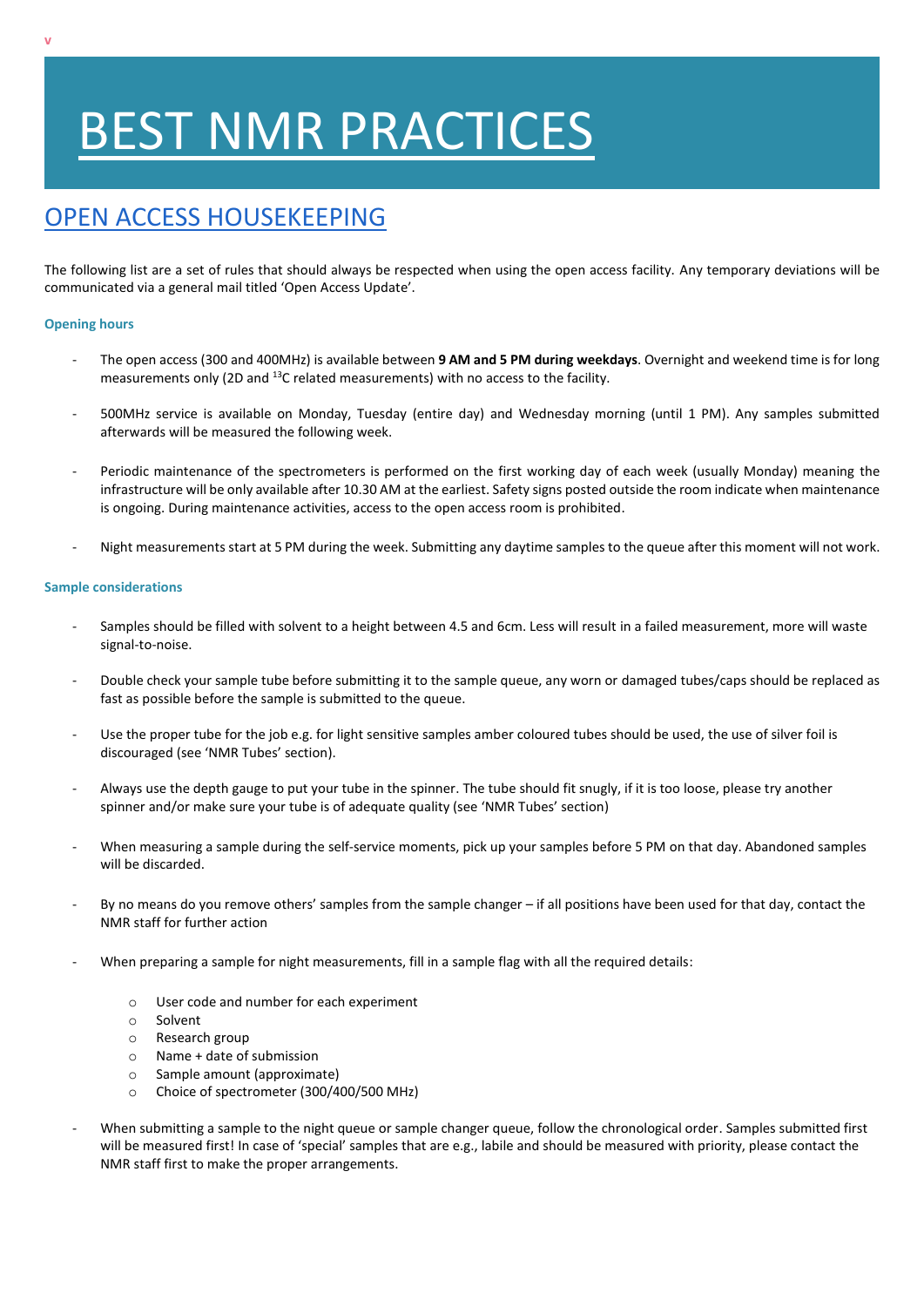- Do not leave any used tissues around
- The waste bins in the open access facility are not meant for chemical waste of any kind nor should gloves be discarded here

## EXPERIMENT TIME

The following workflow represents best practices for the majority of analyses performed in open access (300, 400 and 500MHz). Exceptions are off course always possible so use your common sense and judgement. If you are unsure do not hesitate to contact the NMR staff.

- 1. Always start with measuring a <sup>1</sup>H spectrum to assess the suitability and quality of your sample i.e., no impurities or unexpected signals and sufficient signal intensity
- 2. If the 1D <sup>1</sup>H spectrum is clean and the signal-to-noise is good, you can follow up with a COSY and <sup>1</sup>H-{<sup>13</sup>C} HSQC spectrum
- 3. If you have trouble in confirming the structure or your molecule contains a lot of quaternary carbon atoms, request a 1D  $^{13}$ C spectrum (APT or regular 1D <sup>13</sup>C) or an <sup>1</sup>H-{<sup>13</sup>C} HMBC. These experiments typically require a decent amount of sample material (> 10mg) to give you decent spectra.
- 4. If the <sup>1</sup>H-{<sup>13</sup>C} HMBC and/or 1D <sup>13</sup>C fail to help you further you can request more specialized measurements such as TOCSY, NOESY, HSQC-TOCSY, etc.

Remember that measuring an HSQC and HMBC will give you the same (and more!) information as a 1D<sup>13</sup>C or APT within the same measuring time! Only request a 1D<sup>13</sup>C spectrum when you have an adequate sample amount, the resolution is crucial and/or it is required for publishing purposes.

Approximate measurement times for default experiments used in open access are shown in the table below - assuming standard sample quantities as defined in the sensitivity guidelines (see 'Sensitivity Guidelines' section)

| <b>Experiment</b>                      | Default experiment | Scans or # increments | Measured during Day / Night |
|----------------------------------------|--------------------|-----------------------|-----------------------------|
|                                        | time               |                       |                             |
| 1D <sup>1</sup> H                      | $6 - 10$ mins      | 16                    | Day                         |
| $1D^{31}P$                             | $6 - 10$ mins      | 16                    | Day                         |
| $1D^{19}F$                             | $6 - 10$ mins      | 16                    | Day and night (500MHz only) |
| 2D <sup>1</sup> H <sup>-1</sup> HCOSY  | 30 mins            | 8                     | Night                       |
| 2D <sup>1</sup> H <sup>1</sup> H TOCSY | 30 mins            | 8                     | Night                       |
| 2D <sup>1</sup> H <sup>13</sup> CHSQC  | 90 mins            | 8                     | Night                       |
| 2D <sup>1</sup> H <sup>13</sup> C HMBC | 90 mins            | 8                     | Night                       |
| 2D <sup>1</sup> H <sup>1</sup> H NOESY | 90 mins            | 8                     | Night                       |
| $1D^{13}C/APT$                         | 180 mins           | 3000                  | Night                       |
| 1H DOSY                                | 90 mins            | 16                    | Night                       |

## SENSITIVITY GUIDELINES

The routine experiment settings will give you adequate results, provided you have submitted a sample with a reasonable concentration. A good rule of thumb here is to **use at least 10mg for mid-size compounds** (200 – 600 g/mol) in **600µl of deuterated solvent**. Adjust your sample amount accordingly for higher molecular weight compounds – assuming the solubility of your compound is not a problem. Using more solvent will only waste signal-to-noise due to a lower concentration overall.

If you want to boost your signal-to-noise ratio (SNR), there are several strategies you can follow in order to achieve this:

#### - **Strategy I – Using higher concentrations**

The most straightforward strategy to obtain higher signal-to-noise ratio with the same number of scans, is simply using a higher concentration of your sample(s):

$$
F = \frac{SNR_2}{SNR_1} = C_f * \sqrt{\frac{NS_2}{NS_1}}
$$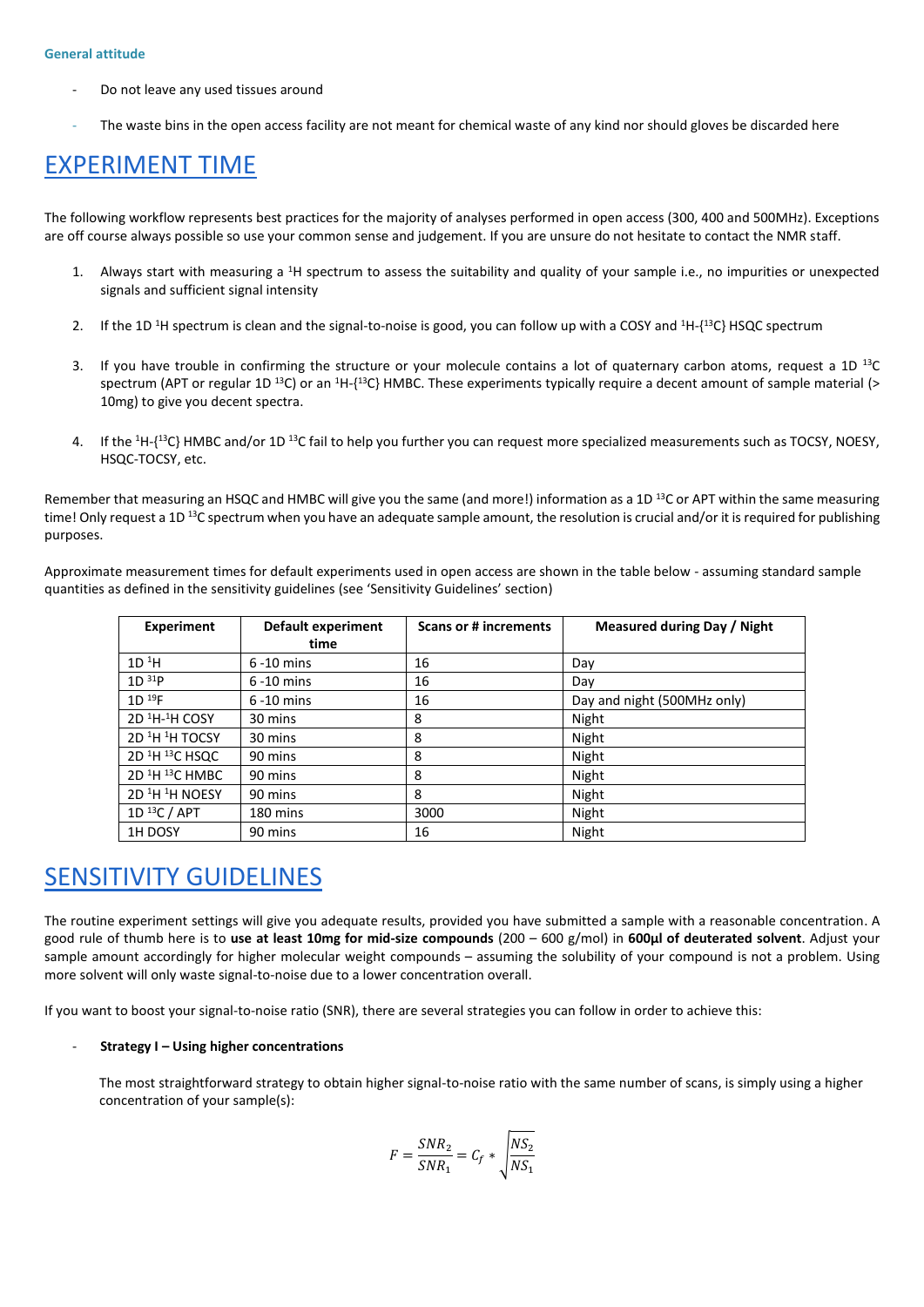Here F is the increase in SNR that you aim for, SNR is the signal-to-noise ratio of a spectrum,  $C_f$  is the factor indicating how much the concentration was increased and NS = number of scans used in each spectrum (assuming you are measuring both spectra on the same spectrometer). Here you can see that simply doubling your concentration ( $C_f= 2$ ) you will double the signal-to-noise without having to change the number of scans! This relation is magnet independent and hence will work in any conditions and any spectrometer.

#### - **Strategy II – Requesting more scans**

Say boosting your concentration is not possible because of solubility issues, making more product would take too long or is simply too expensive. Then in this case you can choose to increase your number of scans. While being a sound strategy, it is not as simple as you might think. When increasing the signal to noise on the same spectrometer, the following equation applies:

$$
NS_2 = F^2 * NS_1 \text{ for } SNR_2 = F * SNR_1
$$

Here NS = number of scans, F is the increase you want to obtain, and SNR is the signal-to-noise ratio. Hence if you want to double the signal-to-noise of a previous measurement with the same sample (F=2) you should quadruple (F<sup>2</sup>) = 4 the number of scans for that measurement. This also means that the **time required** for this measurement will not double but **multiply with a factor of four**!

This also shows you that if you only double ( $F^2 = 2$ ) or triple ( $F^2 = 3$ ) your number of scans compared to the initial measurement, the corresponding increase in SNR is only  $\sqrt{2}$  or  $\sqrt{3}$  (1.41 and 1.73 respectively). In this light, requesting an APT or 1D <sup>13</sup>C that in standard setup uses 3000 scans to double your scans to 6000 will give you only a minor increase in signal-to-noise ( $\sqrt{2}$  or 1.41). Here, strategy I or III should be adopted instead.

#### - **Strategy III – Changing spectrometers**

This strategy can be more time (and cost!) efficient than strategy II although it depends of course on the availability of other spectrometers. What matters here is the relative performance of different spectrometers and their probes when measuring the same sample. For instance, **it is not because the magnetic field is higher, thatit will automatically provide more signal for a specific nucleus**. This also depends to a large extent on the architecture of the probe. A fitting example here is the relative <sup>1</sup>H and <sup>13</sup>C sensitivity of the 400 and 500MHz:

|                                               | Relative sensitivity* |                     |  |  |  |
|-----------------------------------------------|-----------------------|---------------------|--|--|--|
| <b>Nucleus</b>                                | 400MHz (BBO)          | 500MHz (Nestor TXO) |  |  |  |
| 1н                                            | 1.0                   | 1,3                 |  |  |  |
| 13 <sub>C</sub><br>1.0                        |                       | 0.8                 |  |  |  |
| *Sensitivity relative to the 400MHz BBO setup |                       |                     |  |  |  |

Generally, one would assume that given the higher magnetic field of a 500MHz versus a 400MHz, the sensitivity and resolution will automatically be higher for the 500MHz with respect to the 400MHz. Where for resolution this is indeed always true, for sensitivity it depends on the specific setup! From the table above, it is clear that for **<sup>1</sup>H the 500MHz is 30% more sensitive than the 400MHz.**  Nevertheless, **for <sup>13</sup>C the 400MHz is 20% more sensitive than the 500MHz**. **Hence requesting a <sup>13</sup>C measurement on 500MHz will only be beneficial for (limited) resolution purposes!**

|                                                                            | <b>Relative <sup>1</sup>H</b> sensitivity |                          | <b>Phobos</b>                                           | <b>Deimos</b>  | <b>Nestor</b>  |                  | <b>Hercules</b> | Hera       |         |
|----------------------------------------------------------------------------|-------------------------------------------|--------------------------|---------------------------------------------------------|----------------|----------------|------------------|-----------------|------------|---------|
|                                                                            |                                           | <sup>1</sup> H frequency | 300 MHz                                                 | <b>400 MHz</b> | <b>500 MHz</b> |                  | <b>500 MHZ</b>  | 700 MHz    |         |
|                                                                            |                                           | Probe                    | <b>BBO</b>                                              | <b>BBO</b>     | TXI            | <b>TXO (19F)</b> | <b>BBI</b>      | <b>TXI</b> | Prodigy |
| SNR 0.1% (v/v) Ethylbenzene*                                               |                                           | 178                      | 290                                                     | 850            | 380            | 950              | 1800            | 4430       |         |
|                                                                            | <sup>1</sup> H frequency                  | Probe                    | Relative performance factor P from one probe to another |                |                |                  |                 |            |         |
| <b>Phobos</b>                                                              | 300 MHz                                   | <b>BBO</b>               | 1,0                                                     | 1,6            | 4,8            | 2,1              | 5,3             | 10,1       | 24,9    |
| <b>Deimos</b>                                                              | <b>400 MHz</b>                            | <b>BBO</b>               | 0,6                                                     | 1,0            | 2,9            | 1,3              | 3,3             | 6,2        | 15,3    |
| <b>Nestor</b>                                                              | <b>500 MHz</b>                            | <b>TXI</b>               | 0,2                                                     | 0,3            | 1,0            | 0,4              | 1,1             | 2,1        | 5,2     |
|                                                                            |                                           | <b>TXO (19F)</b>         | 0,5                                                     | 0,8            | 2,2            | 1,0              | 2,5             | 4,7        | 11,7    |
| <b>Hercules</b>                                                            | <b>500 MHZ</b>                            | <b>BBI</b>               | 0,2                                                     | 0,3            | 0,9            | 0,4              | 1,0             | 1,9        | 4,7     |
| Hera                                                                       | 700 MHz                                   | <b>TXI</b>               | 0,1                                                     | 0,2            | 0,5            | 0,2              | 0,5             | 1,0        | 2,5     |
|                                                                            |                                           | Prodigy                  | 0,0                                                     | 0,1            | 0,2            | 0,1              | 0,2             | 0,4        | 1,0     |
| *Absolute SNR value as measured using the Bruker specification measurement |                                           |                          |                                                         |                |                |                  |                 |            |         |

*Relative performance of probes for <sup>1</sup>H. When read vertically the values reflect the performance of that specific probe compared to the other probes below when installed on the spectrometer in question*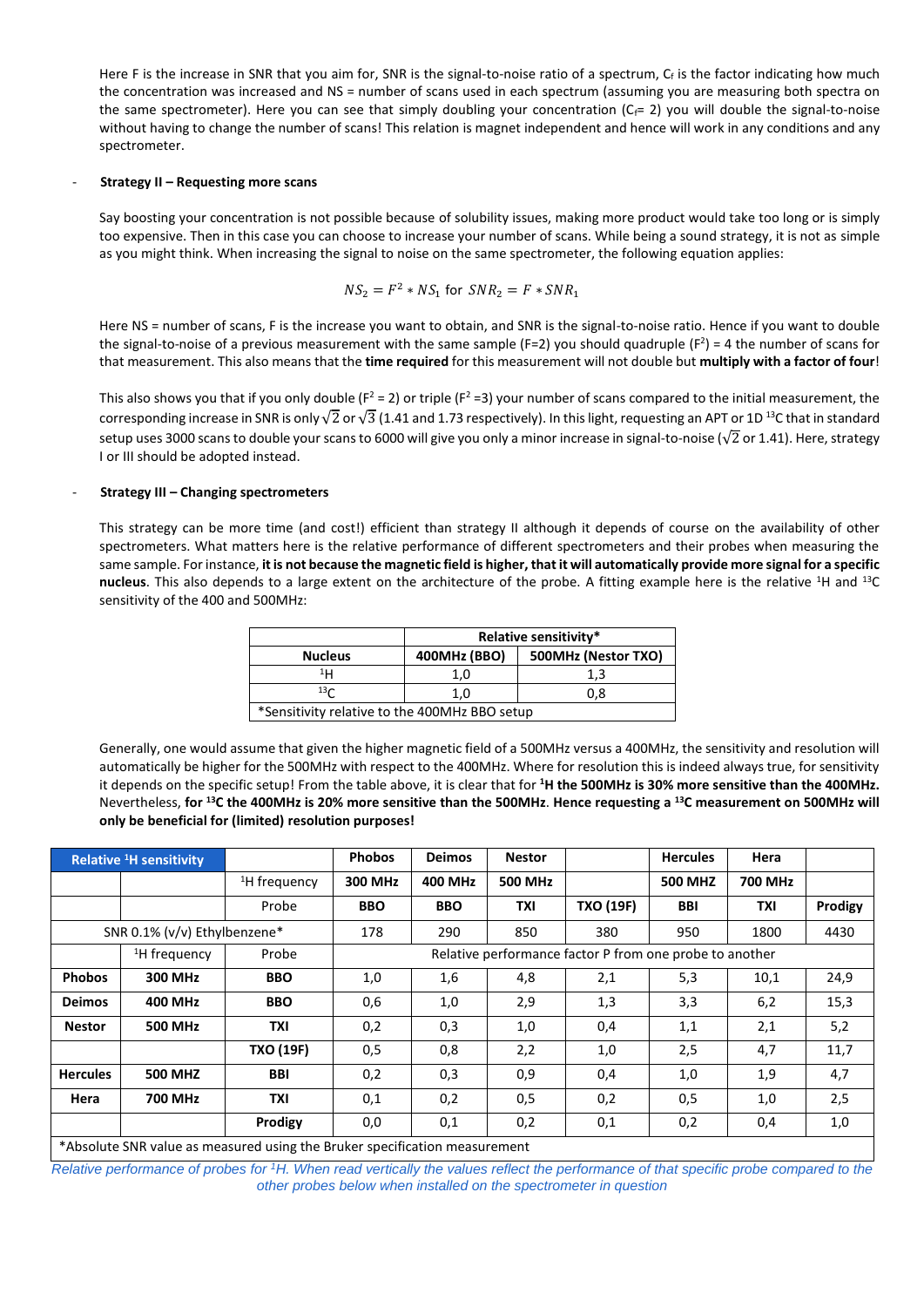The information collected in the table above can be used together with the following equation:

Given

$$
NS_2 = \left(\frac{F}{C_f * P}\right)^2 * NS_1
$$

With

$$
F = \frac{SNR_2}{SNR_1}
$$

 $C =$  relative concentration of one measurement versus the other and  $P =$  relative performance factor of one probe versus the other (values from Table 1). If you perform a measurement on the 300MHz with a given number of scans, how much less scans (and time!) would you need to get the same result (same SNR) if you measure on the 700MHz with the Prodigy cryoprobe? Here  $C = 1$ ,  $F = 1$  and  $P = 24.9$  giving the following result:

$$
NS_2 = \left(\frac{1}{1*24,9}\right)^2 * NS_1 \text{ or } NS_2 = \frac{1}{620} * NS_1
$$

In principle you could measure with 620 less scans and time on the 700MHz with the Prodigy and still get the same result as you did on the 300MHz. In practice, this means that you can do a 1D<sup>1</sup>H experiment with 1 scan on the 700MHz and still get a better result than with 128 scans on the 300MHz!

| <b>Relative <sup>13</sup>C sensitivity</b>                                 |                     |                  | <b>Phobos</b>                                           | <b>Deimos</b>  | <b>Nestor</b>  |                  | <b>Hercules</b> | Hera    |         |
|----------------------------------------------------------------------------|---------------------|------------------|---------------------------------------------------------|----------------|----------------|------------------|-----------------|---------|---------|
|                                                                            |                     | 1H frequency     | 300 MHz                                                 | <b>400 MHz</b> | <b>500 MHz</b> |                  | <b>500 MHZ</b>  | 700 MHz |         |
|                                                                            |                     | Probe            | <b>BBO</b>                                              | <b>BBO</b>     | <b>TXI</b>     | <b>TXO (19F)</b> | BBI             | TXI     | Prodigy |
| SNR 0.1% ASTM (13C) *                                                      |                     | 104              | 170                                                     | 150            | 135            | 180              | 132             | 959     |         |
|                                                                            | <b>1H Frequency</b> | Probe            | Relative performance factor P from one probe to another |                |                |                  |                 |         |         |
| <b>Phobos</b>                                                              | 300 MHz             | <b>BBO</b>       | 1,0                                                     | 1,6            | 1,4            | 1,3              | 1,7             | 1,3     | 9,2     |
| <b>Deimos</b>                                                              | <b>400 MHz</b>      | <b>BBO</b>       | 0,6                                                     | 1,0            | 0,9            | 0,8              | 1,1             | 0,8     | 5,6     |
| <b>Nestor</b>                                                              | <b>500 MHz</b>      | TXI              | 0,7                                                     | 1,1            | 1,0            | 0,9              | 1,2             | 0,9     | 6,4     |
|                                                                            |                     | <b>TXO (19F)</b> | 0,8                                                     | 1,3            | 1,1            | 1,0              | 1,3             | 1,0     | 7,1     |
| <b>Hercules</b>                                                            | <b>500 MHZ</b>      | <b>BBI</b>       | 0,6                                                     | 0,9            | 0,8            | 0,8              | 1,0             | 0,7     | 5,3     |
| Hera                                                                       | 700 MHz             | TXI              | 0,8                                                     | 1,3            | 1,1            | 1,0              | 1,4             | 1,0     | 7,3     |
|                                                                            |                     | Prodigy          | 0,1                                                     | 0,2            | 0,2            | 0,1              | 0,2             | 0,1     | 1,0     |
| *Absolute SNR value as measured using the Bruker specification measurement |                     |                  |                                                         |                |                |                  |                 |         |         |

A similar set of values can be calculated in terms of  $13C$  performance:

*Relative performance of probes for <sup>13</sup>C. When read vertically the values reflect the performance of that specific probe compared to the other probes below when installed on the spectrometer in question*

When comparing the <sup>13</sup>C sensitivity of the 400MHz versus that of the 700MHz with Prodigy, you now can calculate that for the same signal-to-noise on the 400MHz, you only need about 1/31th of the time on the 700MHz. Or in other words, **A whole day of measuring on the 400MHz can be done in less than an hour when working with the 700MHz for <sup>13</sup>C.**

So instead of requesting a direct 1D<sup>13</sup>C measurement of about 12000 scans for a doubling of the signal-to-noise with respect to the standard <sup>13</sup>C measurement on the 400MHz and measuring an entire night for a single(!) sample, it is far more efficient and less expensive to request a <sup>13</sup>C measurement on the 700MHz where it can be done with about 400 scans in less than an hour.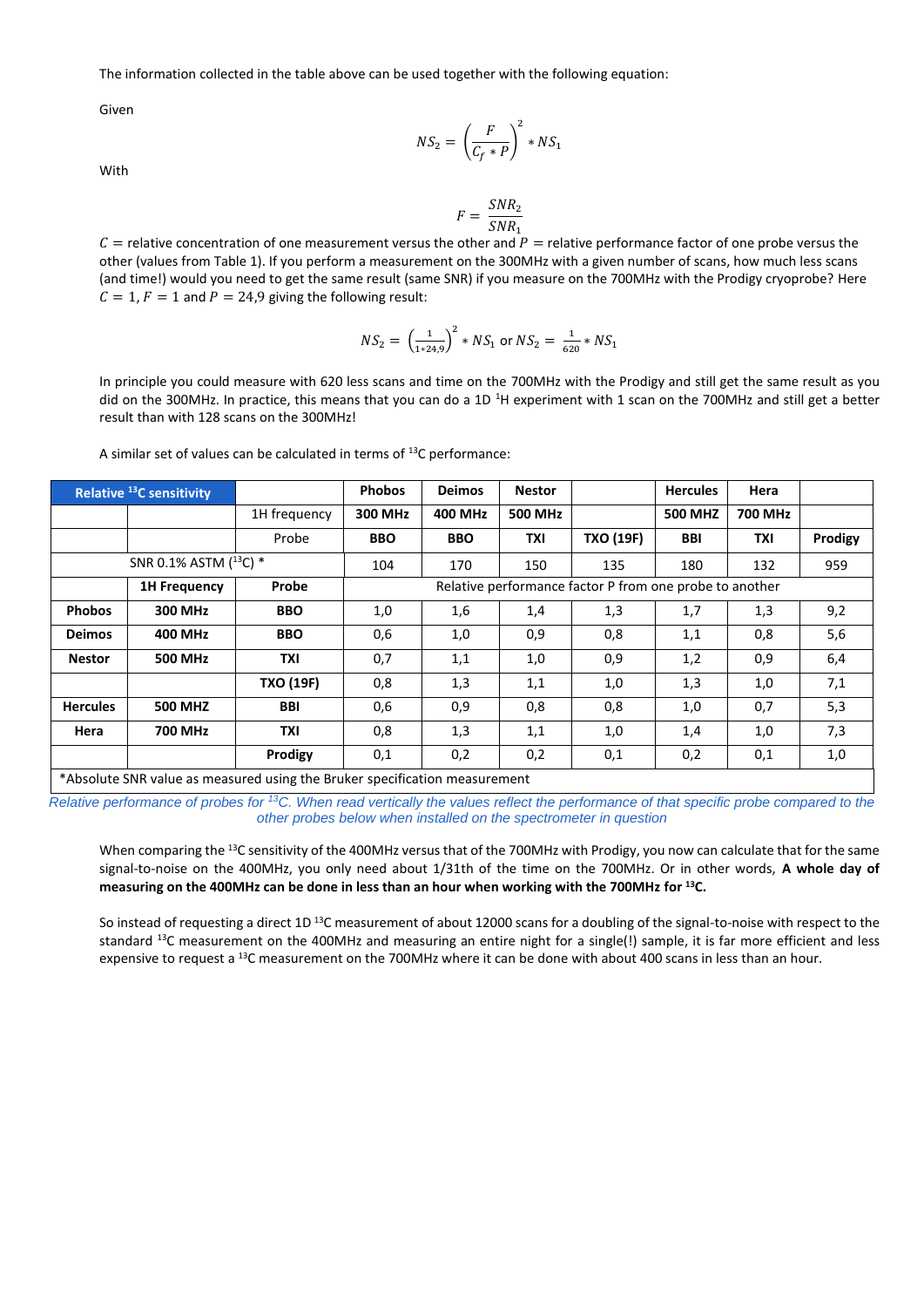## NMR TUBES

#### **Tube condition**

It is essential that the NMR tubes you use for sample preparation are up to standards as faulty tubes may lead to serious damage to the spectrometer! Make sure to check that your tube meets the following requirements before preparing your sample:

- **Minimum** tube length is **16.7 cm/6.57 inches**
- **Maximum** tube length is **19.2 cm/7.56 inches**
- Each tube must have a fitting cap
- **Minimum filling** height of **4.5 cm/1.77 inches** or 550 µl
- **Maximum filling** height of **6.0 cm/2.36 inches** or 750 µl

Broken tubes or tubes with jagged edges at the end are a potential hazard and are not to be used. Simply discard it and take a new one. The bottom of the tube is to be checked for hairline cracks and if present, the tube in question should also be discarded accordingly.

Concerning the NMR caps: if the cap itself on your tube is worn out, please replace it with a new one. Caps are cheap, spectrometers are not. We expect everybody to use appropriate caps i.e., made from hard plastic that fit snugly over the opening of the tube (see fig. 1). Rubber stoppers or any other type of caps are not considered to be safe and should be avoided.

#### **NMR staff will confiscate any broken NMR tubes or tubes with faulty caps – whether they contain precious samples or not!**

#### **Pre-flight check**

When setting up an NMR sample at the spectrometers, make sure that the tube in question is fitting snug inside the spinner (= blue sample holder) when using the depth gauge. A spinner that is too loose can also cause serious issues and/or sample breakage. If you feel that the spinner is too loose, simply take another one. If you feel that your tube is loose in the majority of the spinners, then the tube itself is out of specifications and should be discarded. Typically, this happens with cheap tubes where the tolerances are not strict enough.

If there are any spinners that are always too loose, then report this to the NMR staff – they will replace the rubber rings accordingly.

If there is an adequate amount of solvent in your tube, you should see that the black bars on the depth gauge corresponding with 5mm should sit well below the solvent level of your sample. If not, return to your lab and add solvent until you are above this level. Sitting too close to these bars can also result in spectral artefacts (especially with water suppression experiments) or may cause the sample to be rejected by the instrument during the shimming of the magnetic field.

#### **Tube cleaning and re-use**

In general, only tubes of adequate quality should be re-used. Economy tubes are typically meant for one time use and are only to be used at room temperature! These tubes should be avoided in any case (see section 3).

**Drying tubes –** do not heat or store them in an oven as it is very likely to distort the tube. Similar to cracked ones, warped tubes can cause serious damage to the spectrometer and/or probe. Wash the tubes with acetone and blow them dry or dry them under vacuum.

**Variable temperature experiments** – depending on the solvent, there might be a pressure build-up during the experiments with a higher chance of the tube breaking. In order to minimize the chance, preferably use a new high-quality tube or a special high-pressure tube with screw cap. Do not reuse the same tubes over and over for variable temperature measurements

#### **Tube recommendations**

Below you can find a list of the preferred NMR tubes that are known to be of high quality and can be used in various temperature conditions – they are used within the NMRSTR research group and NMR EC on a daily basis. In addition, 'special' NMR tubes for various conditions/samples are also available. Some examples include tubes for light sensitive compounds (no more aluminum foil required) or for air sensitive compounds including a screw cap top.



*NMR sample*

*Fig. 1. Regular NMR tube caps*

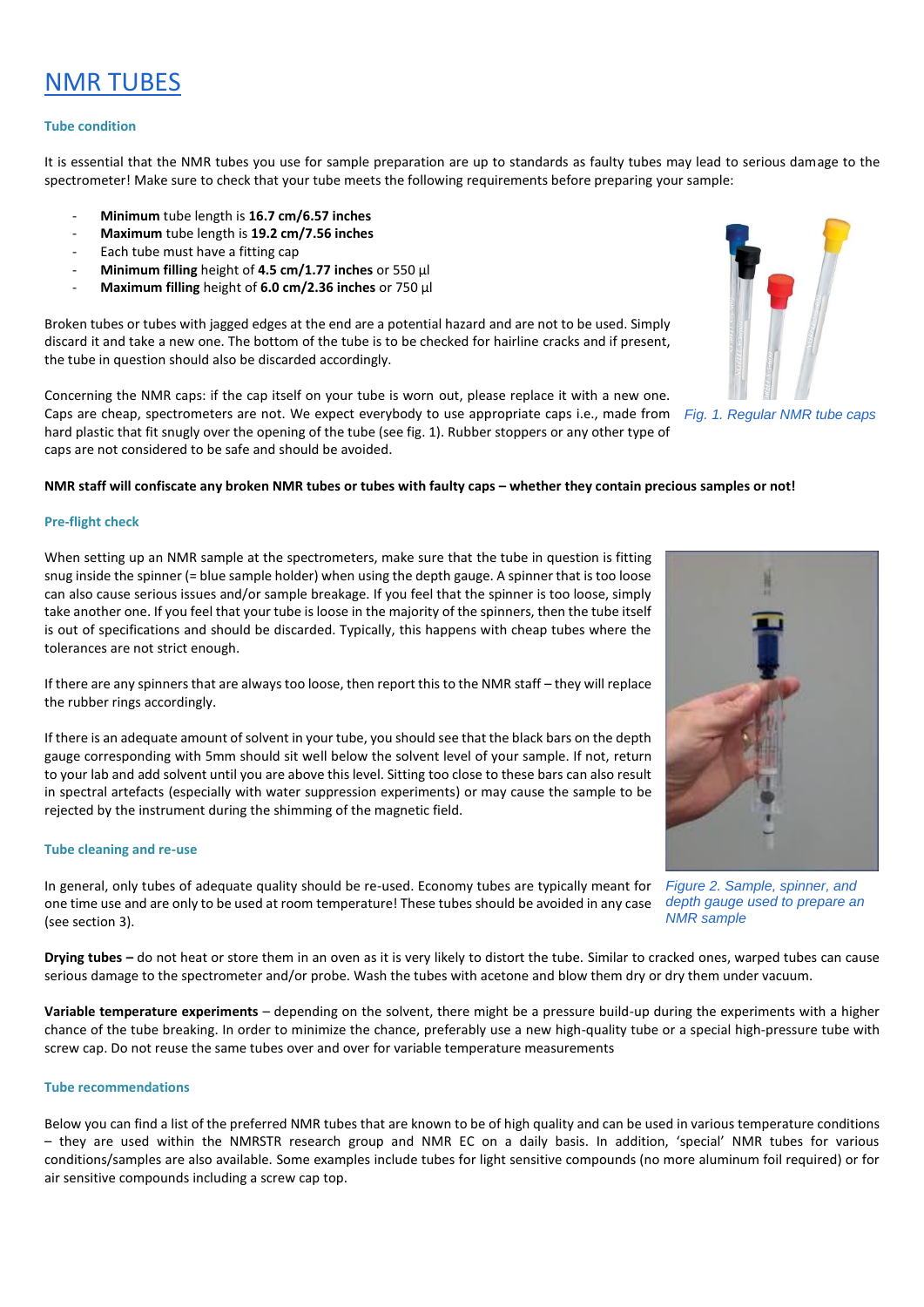#### **Norell tubes - Eurisotop**

- 5mm tube Norell 507-HP-7 standard series ultra precision (300 400MHz)
- 5mm tube Norell 508-UP-7 standard series ultra precision (500MHz)
- 5mm tubes amber colored for light sensitive compounds: Norell 507-HP-AT-7
- 5mm screw cap tube for air sensitive compounds: Norell S-5-500-SC-7

#### **Wilmad tubes – Merck/Sigma-Aldrich**

- 5mm tubes Wilmad economy Z562769 (600MHz)
- 5mm tubes Wilmad precision Z272019 (500MHz)

#### **When in doubt concerning appropriate tubes, please contact the NMR staff!**

A warning for high pressure tubes, 3mm sample inserts or other more specialized tubes: these are not to be used in the regular routine measurements and require a separate appointment to be measured in all cases.

Below you can find a list of tubes that are of **suboptimal quality and should be discarded** if still present in your research group. As a rule of thumb: if the tube costs on average between 1-2€/tube then the quality is very low and these tubes must be avoided at all costs. Specific examples include:

- NMR tubes, high-throughput, thin walled, 5 mm Ø, SP Wilmad-LabGlass (SP Industries, 634-0871) Reason: tubes will break when heated or cooled beyond room temperature; glass wall is not thick enough and will break easily
- Economy NMR tubes EP54.1 (ROTH, DKW Life Sciences) Reason: one time use only, glass wall is not thick enough and will break easily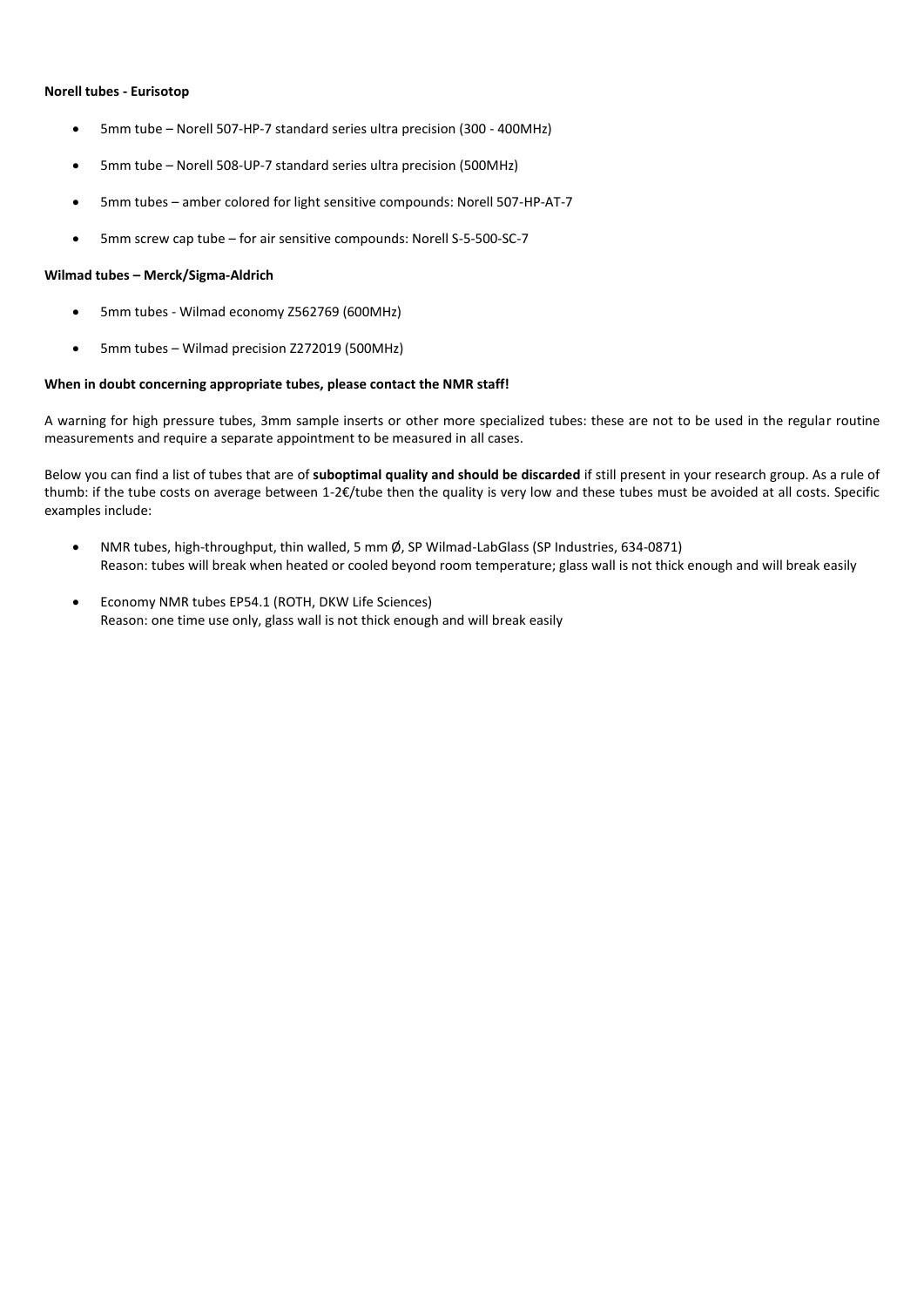## SOLVENTS AND REFERENCING

#### **General information**

No matter which solvent you want to use for NMR measurements, it should always contain a strong deuterium signal. This usually means a deuteration level of 99,50% or more. The presence of deuterium is required for two reasons:

- Locking field procedure required for stability and reproducibility but also for referencing your spectrum close to its ideal value
- If the solvent would be protonated, the signals would interfere or completely block the signals of interest, producing a spectrum that is of little use

#### **Signal referencing for <sup>1</sup>H and <sup>13</sup>C**

In case of organic solvents such as CDCl<sub>3</sub>, Acetone-d6, DMSO-d6, etc. You can use the known ppm values of the solvent's <sup>1</sup>H and <sup>13</sup>C signals to reference your  $1H$  and/or  $13C$  spectra. A useful solvent chart with these so-called secondary internal reference values can be found at the following address:

[https://www.ugent.be/nmr/en/collaboration/nmr-solvent](https://www.ugent.be/nmr/en/collaboration/nmr-solvent-referencing-chart)[referencing-chart](https://www.ugent.be/nmr/en/collaboration/nmr-solvent-referencing-chart)

A second possibility for referencing your  ${}^{1}$ H and  ${}^{13}$ C measurements is using an internal standard. Examples of this include TetraMethylSilane (TMS) for organic solvents or TrimethylSilylPropanoic acid (TSP) and 4,4-dimethyl-4 silapentane-1-sulfonic acid (DSS) for  $H_2O/D_2O$  or mixtures (cannot be removed through evaporation afterwards). In all cases a single signal can be observed around and should be set to 0 ppm. In all cases a concentration of 0,05mM is more than sufficient.

#### **Signal referencing for other heteronuclei (<sup>19</sup>F, <sup>31</sup>P, <sup>15</sup>N, ...)**

Similar reference compounds exist for other nuclei outside <sup>1</sup>H and <sup>13</sup>C and the corresponding signals are also set to 0ppm:

| 11R             | Boron trifluoride etherate | $BF_3(OEt)$        |
|-----------------|----------------------------|--------------------|
| 15 <sub>N</sub> | Nitrate ion                | NO <sub>3</sub>    |
| 19 <sub>F</sub> | Fluorotrichloromethane     | CCl <sub>3</sub> F |
| 31 <sub>p</sub> | 85% Phosphoric acid        | $H_3PO_4$          |

Note that these are typically not added to your sample tube but are used either externally or added inside a capillary to the sample solution. Lastly, you can also use a referenced 1D<sup>1</sup>H spectrum to reference other heteronuclei spectra, ask the NMR staff if you want to know more!

#### **General remarks**

- Try to avoid mixtures of (deuterated) solvents as much as possible, not only do you risk of obtaining a 'shifted' NMR spectrum, sample shimming might also fail and produce bad spectra
- if you want to use an 'exotic' solvent that is not in the standard solvent list, please contact the NMR staff for discussing the possibilities or alternatives

## NMR DATA LOCATION

The NMR data is available in a digital format only and can be found on a central server that can be accessed from everywhere when connected to the UGentnet by cable or by using a VPN connection when connected from home or via the eduroam wifi. For more information on the VPN installation, please visit the helpdesk: <https://helpdesk.ugent.be/vpn/>

#### **Windows**

Map a new network drive in the 'This PC' section

Server address[: \\shares.isilon.ugent.be\we07data](file://///shares.isilon.ugent.be/we07data)

Activate 'Reconnect at login' and 'Connect using different credentials'. In the login window use your UGent login and password. Do not forget to add 'UGENT\' before your login account ID.

#### **Macintosh**

On the Finder menu bar, click 'Go > connect to server'. Enter the network address in the server address box

Server address: smb://shares.isilon.ugent.be/we07data

Click 'connect'. If you are prompted to enter a password, select Registered User, and enter your UGent user name and password. Do not forget to add 'UGENT\' before your login account ID.

#### **General pointers**

- When everything is ok in your network drive configuration, you should now see the landing page with different data folders of the different experimental techniques.
- The server is write protected meaning you can only copy from the server to your own laptop/pc/mac. Once the data is stored locally, you can modify and process it using Topspin, Mnova or ACD Labs.
- Lastly, daytime measurements will be stored in your own folder directly, e.g. NMR\400\group400\data\group+user\nmr\user.

All night and weekend measurements are stored in the ope300 or ope400 subfolders of your research group, e.g. NMR\400\group400\data\ope400\nmr\user

## **SOFTWARE**

Topspin (Bruker) is the software we advise for processing your spectra and can be downloaded for free for academia. Please visit:

[https://www.bruker.com/en/products-and-solutions/mr/nmr](https://www.bruker.com/en/products-and-solutions/mr/nmr-software/topspin.html)[software/topspin.html](https://www.bruker.com/en/products-and-solutions/mr/nmr-software/topspin.html)